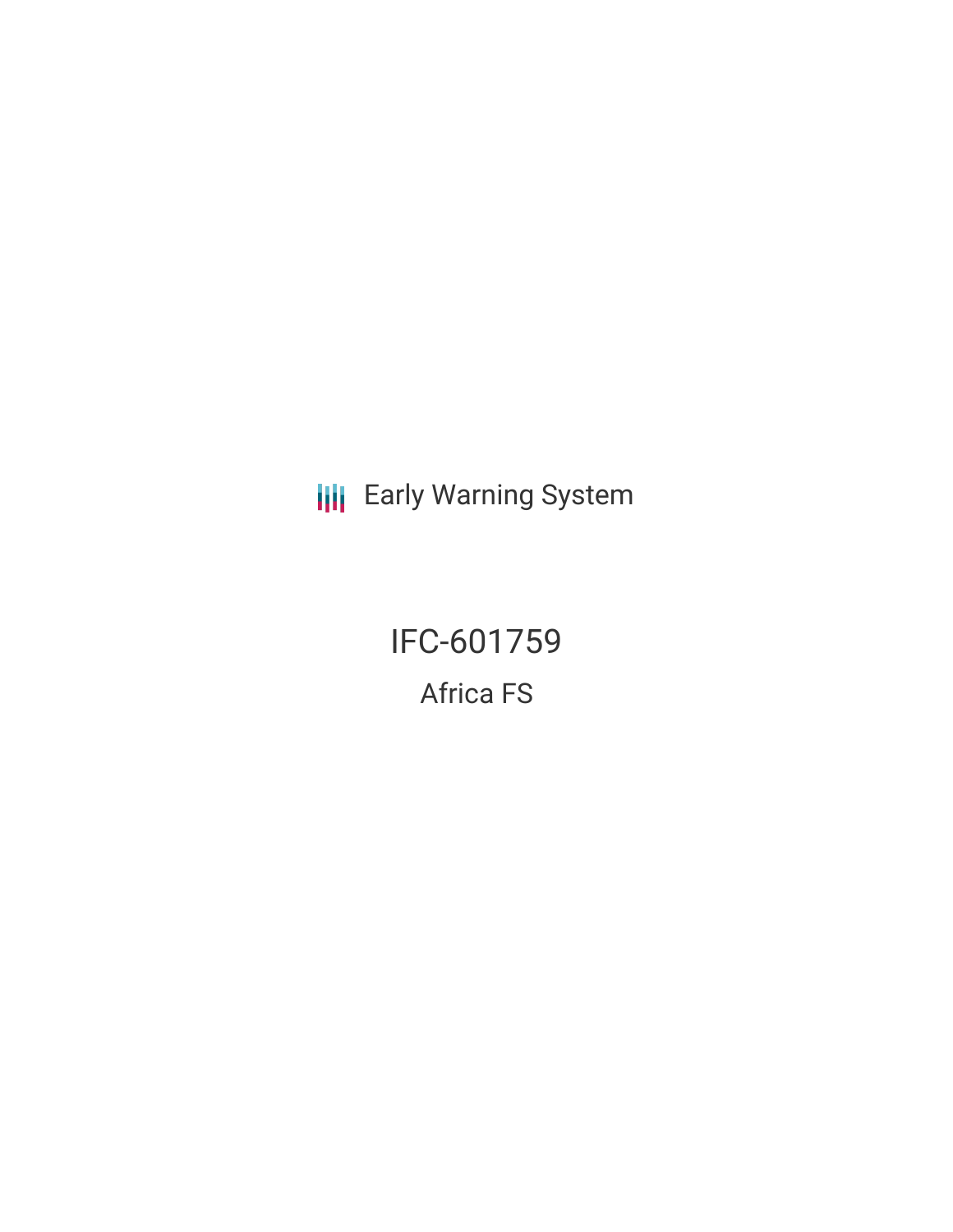# **Quick Facts**

| <b>Countries</b>               | Ivory Coast                             |
|--------------------------------|-----------------------------------------|
| <b>Financial Institutions</b>  | International Finance Corporation (IFC) |
| <b>Status</b>                  | Active                                  |
| <b>Bank Risk Rating</b>        | U                                       |
| <b>Voting Date</b>             | 2017-01-10                              |
| <b>Sectors</b>                 | <b>Agriculture and Forestry</b>         |
| <b>Investment Amount (USD)</b> | \$1.99 million                          |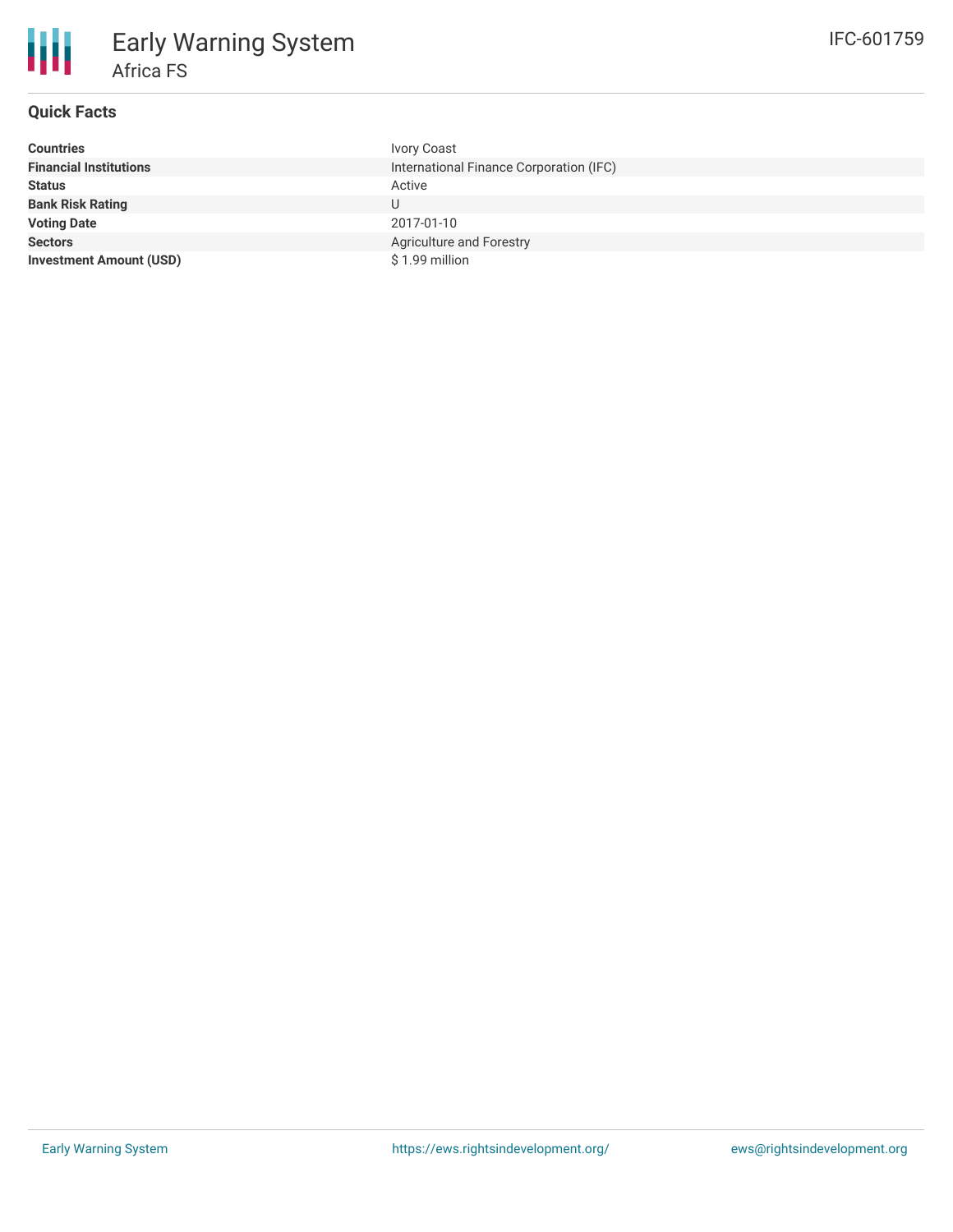

## **Project Description**

Use Food Safety Advisory as a lever to improve the performance and efficiency of selected IFC agribusiness and retail investment clients by a) increasing sales, b) reducing costs, and/or c) reducing the risk profile (as measured by number of implemented recommended changes).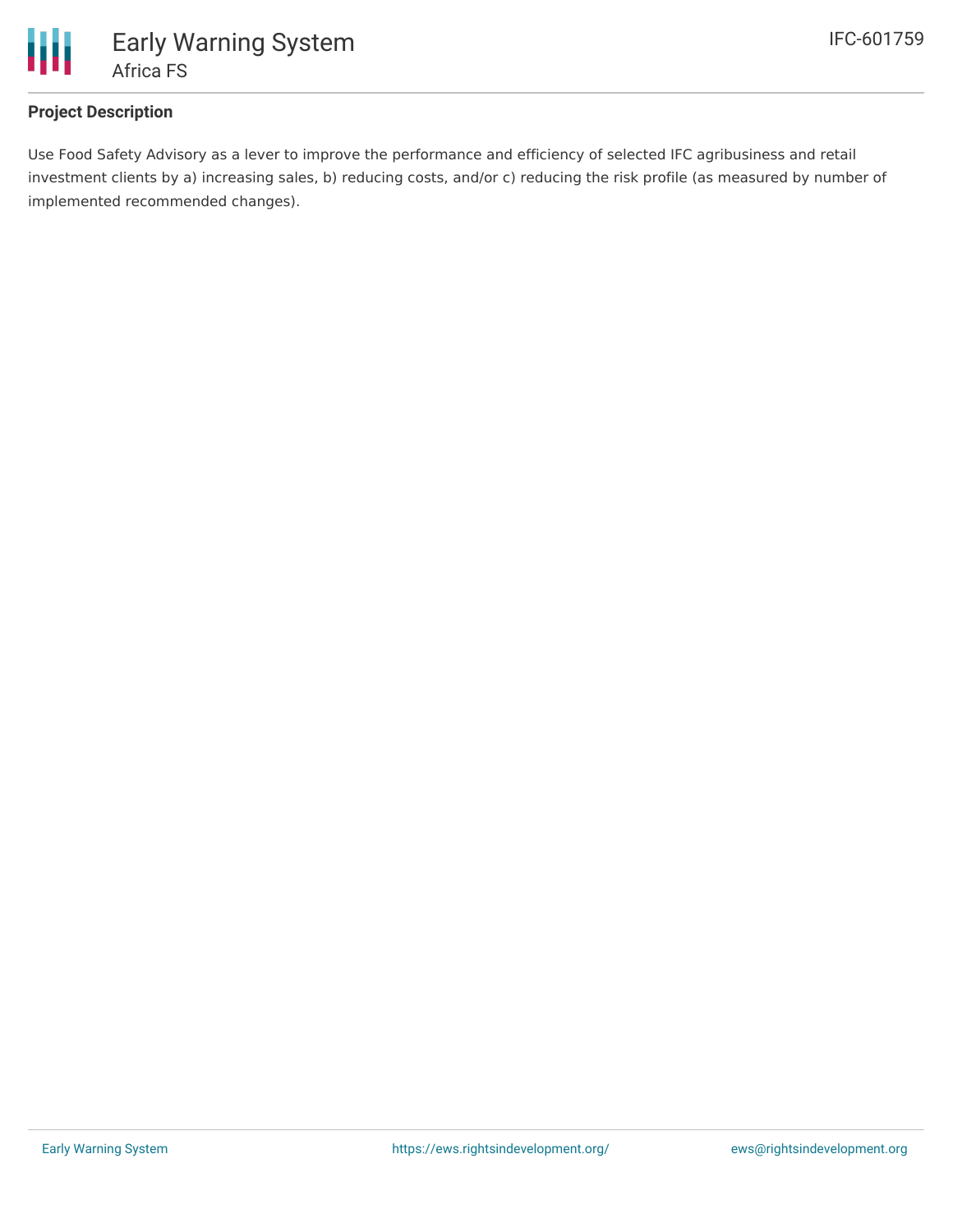

### **Investment Description**

• International Finance Corporation (IFC)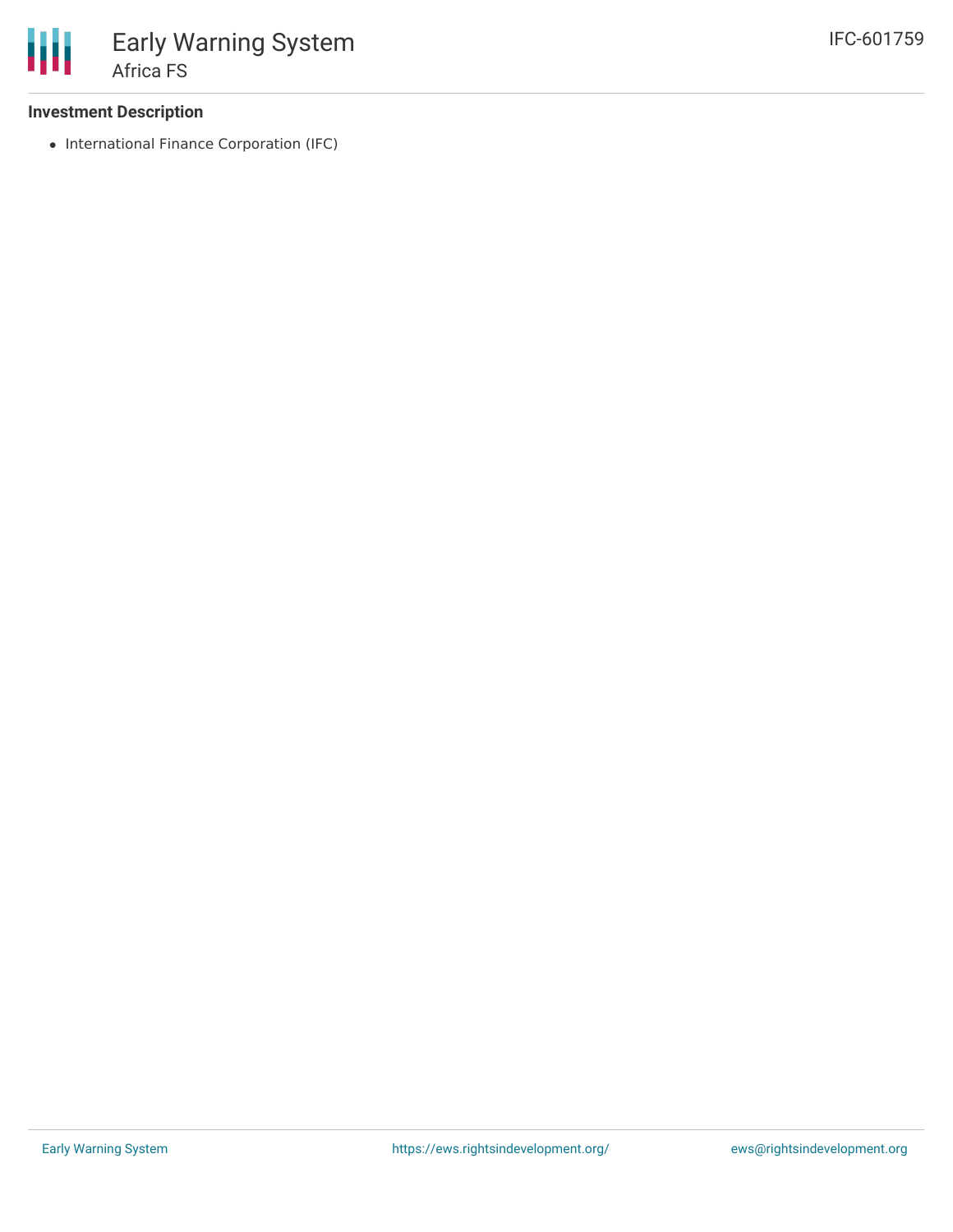

### **Contact Information**

ACCOUNTABILITY MECHANISM OF IFC

The Compliance Advisor Ombudsman (CAO) is the independent complaint mechanism and fact-finding body for people who believe they are likely to be, or have been, adversely affected by an IFC or MIGA- financed project. If you submit a complaint to the CAO, they may assist you in resolving a dispute with the company and/or investigate to assess whether the IFC is following its own policies and procedures for preventing harm to people or the environment. If you want to submit a complaint electronically, you can email the CAO at CAO@worldbankgroup.org. You can learn more about the CAO and how to file a complaint at http://www.cao-ombudsman.org/